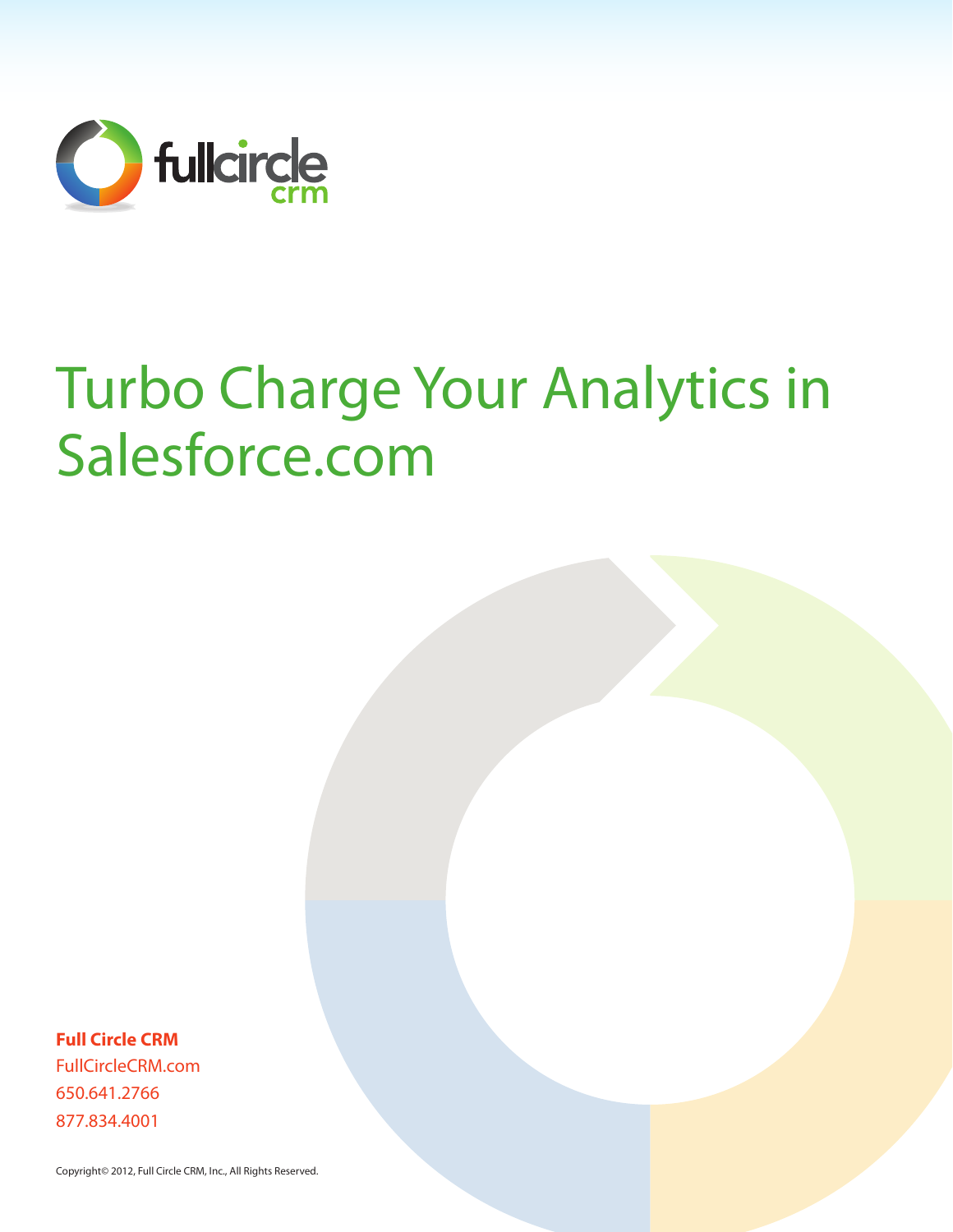

ull Circle CRM Response Management is a native Salesforce application that provides customers with highly configurable Lead lifecycle management and enhanced analytics. With Full Circle CRM, marketers can finally understand campaign performance and Marketing's contribution to revenue. In this document, we'll explore how marketers can answer key questions to drive revenue when using Full Circle CRM. F



# **Campaign Performance: What was the quality of the responses?**

- > How many net new names did this Campaign generate?
- > How many responses were already in the house list?

salesforce.com<sup>®</sup> (only)

### NOT POSSIBLE

Marketers cannot report the number of new names a specific Campaign generated. The closest count is the number of new Leads created over time by Lead source.



# COMPLETE VISIBILITY

Marketers get complete visibility into new names generated by Campaign that includes both Lead & Contact records. Slice and dice by any attribute on the Campaign.

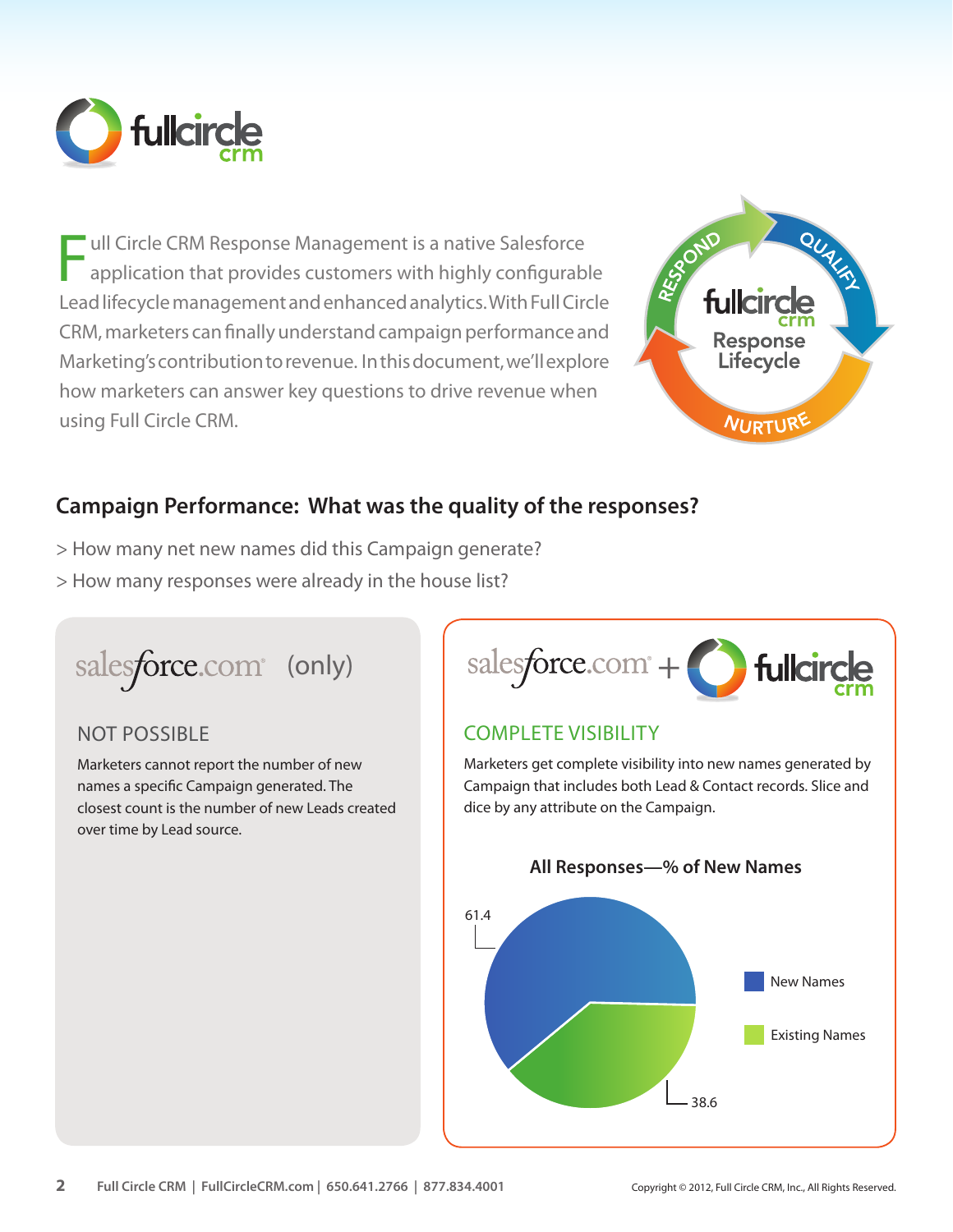# **Who responded to this campaign? Are they my target?**

# salesforce.com<sup>®</sup> (only)

### PARTIAL/INACCURATE

Marketers can report on the members most recent attributes, but not the attributes that were present when the member responded.

For example – Six months ago the individual was a Lead record and part of a target account list.

Today he or she is a Contact record. And since the company changed the entire target account list the individual is no longer a target. In sum, a report run today on that Campaign will not reflect the historic quality of that response.

What type are they now?

| <b>By Member Type</b> |                     |
|-----------------------|---------------------|
| <b>Member Type</b>    | <b>Record Count</b> |
| Contact               | 30                  |
| Lead                  |                     |
| <b>Total</b>          |                     |



#### COMPLETE VISIBILITY

Full Circle CRM provides complete historical data on member responses:

Were they a Lead or Contact?

Were they part of a targeted account?

Marketers can capture additional key metrics to slice and dice the responses and report on that data based on the respondent's condition at the time he or she responded.

What type were they when they responded?

| By Member Type on Create     |                     |  |
|------------------------------|---------------------|--|
| <b>Member Type On Create</b> | <b>Record Count</b> |  |
| Lead                         | 25.                 |  |
| Contact                      | 9                   |  |
| <b>Total</b>                 |                     |  |
|                              |                     |  |

# **What was the outcome of the responses generated? Did Sales follow up?**

salesforce.com<sup>®</sup> (only)

### PARTIAL/INACCURATE

Marketers can report on the Lead status as it exists today, but not on the status as it was at the time the response came in and was processed. Additionally, Contact records do not have a status value so they are omitted from any status reporting.

|                           | <b>Leads by Lead Status</b>                                                                                             |
|---------------------------|-------------------------------------------------------------------------------------------------------------------------|
| <b>Lead Status</b>        | <b>Record Count</b>                                                                                                     |
| <b>Attempting Contact</b> |                                                                                                                         |
| Working                   |                                                                                                                         |
| Nurture/Marketing         | 2                                                                                                                       |
| <b>Total</b>              | 4                                                                                                                       |
|                           | * Shows all leads that have responded to the campaign and the<br>CURRENT lead status. Will not display converted leads. |



### COMPLETE VISIBILITY

Full Circle CRM tracks all responses across both Leads and Contacts allowing marketers to report on the outcome by Campaign.

| <b>Responses by Status</b>                                                                                      |                     |
|-----------------------------------------------------------------------------------------------------------------|---------------------|
| <b>Response Status</b>                                                                                          | <b>Record Count</b> |
| Open - Not Contacted                                                                                            |                     |
| Disqualified                                                                                                    | 3                   |
| Qualified - New Opportunity                                                                                     | 4                   |
| Resolved - Already Engaged                                                                                      | 9                   |
| Resolved - No Action Required                                                                                   | 14                  |
| Resolved - Opportunity Won                                                                                      | 3                   |
| <b>Total</b>                                                                                                    | 34                  |
| *Shows all leads & contacts that have responded to the campaign and the<br>resulting status of that engagement. |                     |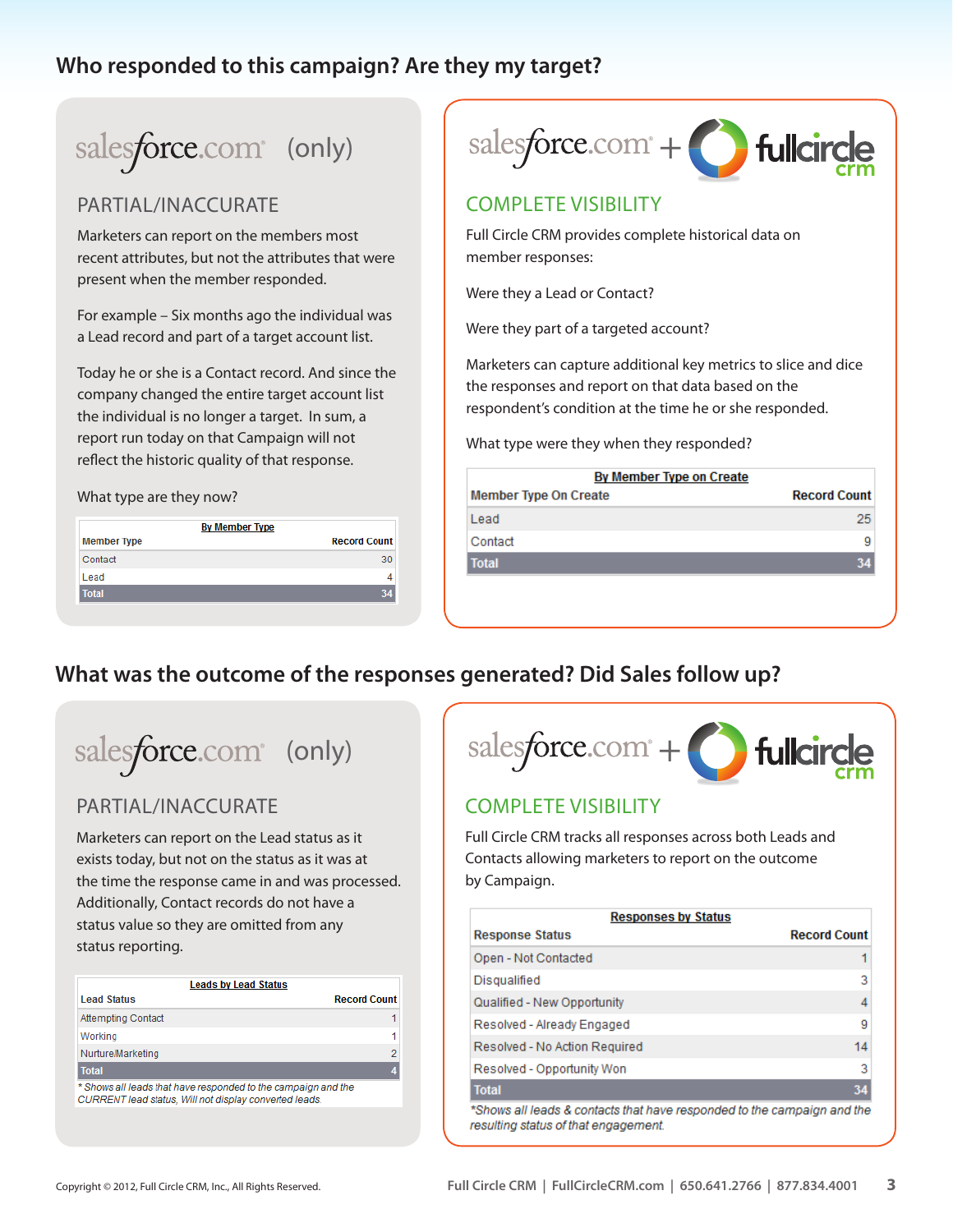# **What is the ROI of my Campaign?**

# salesforce.com<sup>®</sup> (only)

### PARTIAL/INACCURATE

Marketers often don't know that Salesforce users have six ways to create Opportunities and only two of those ways associate a Campaign with the Opportunity.

Even more interesting, the Campaign associated to the Opportunity is always the last Campaign that has been associated to the record but it doesn't necessarily have to be a response. For example, an outbound email campaign with a member status of "sent" that has bounced back could be credited for the full ROI on the Opportunity.



### COMPLETE VISIBILITY

Full Circle CRM sets the Campaign that drove rep engagement as the primary Campaign for ROI figures. Full Circle CRM also captures first and last touch, but only for actual campaign responses – forget that bounced outbound email campaign.

Full Circle CRM can support full Campaign metrics for all Opportunities, requiring that Opportunities are created from individuals and that a Campaign, either Sales or Marketing, is present for every Opportunity. Or, we can simply clear off the faulty data when Campaign credit should not be given.

# **Did my Campaign influence revenue?**

salesforce.com<sup>®</sup> (only)

### PARTIAL/INACCURATE

Marketers often don't know that Salesforce has a limited influence model, which attributes 100% of the sale to every Campaign within the global influence criteria. Many organizations want to calculate revenue influence in a more flexible manner and want the total influence not to exceed the total revenue generated.



### **COMPLETE VISIBILITY**

Full Circle CRM provides a revenue influence framework that marketers can use to calculate influence based on their company's criteria. Full Circle CRM leverages the Opportunity amount and distributes it across all Campaign Members that influenced the deal based on a highly configurable weighting system. Using this mechanism, marketers can slice and dice influenced deals by Campaign, Opportunity type, Account segments, and any other attribute on the Campaign, Contact & Account record.

|  |  | Top Performing Campaigns By Influenced Revenue |  |
|--|--|------------------------------------------------|--|
|  |  |                                                |  |

| <b>Campaign Name</b>                                         | <b>Sum of Influence</b><br><b>Revenue</b> |
|--------------------------------------------------------------|-------------------------------------------|
| Security Campaign - 2012 - Secure Data<br>Whitepaper         | \$375,033                                 |
| Core Campaigns - 2012 - Download - 30 Day<br><b>Trial B</b>  | \$267,440                                 |
| Sales Campaign - 2012 - Inbound Call                         | \$144.684                                 |
| Core Campaigns - 2012 - Download - 30 day<br>Trial           | \$140.190                                 |
| Security Campaign - 2012 - Banner Ads -<br><b>TechTarget</b> | \$111.364                                 |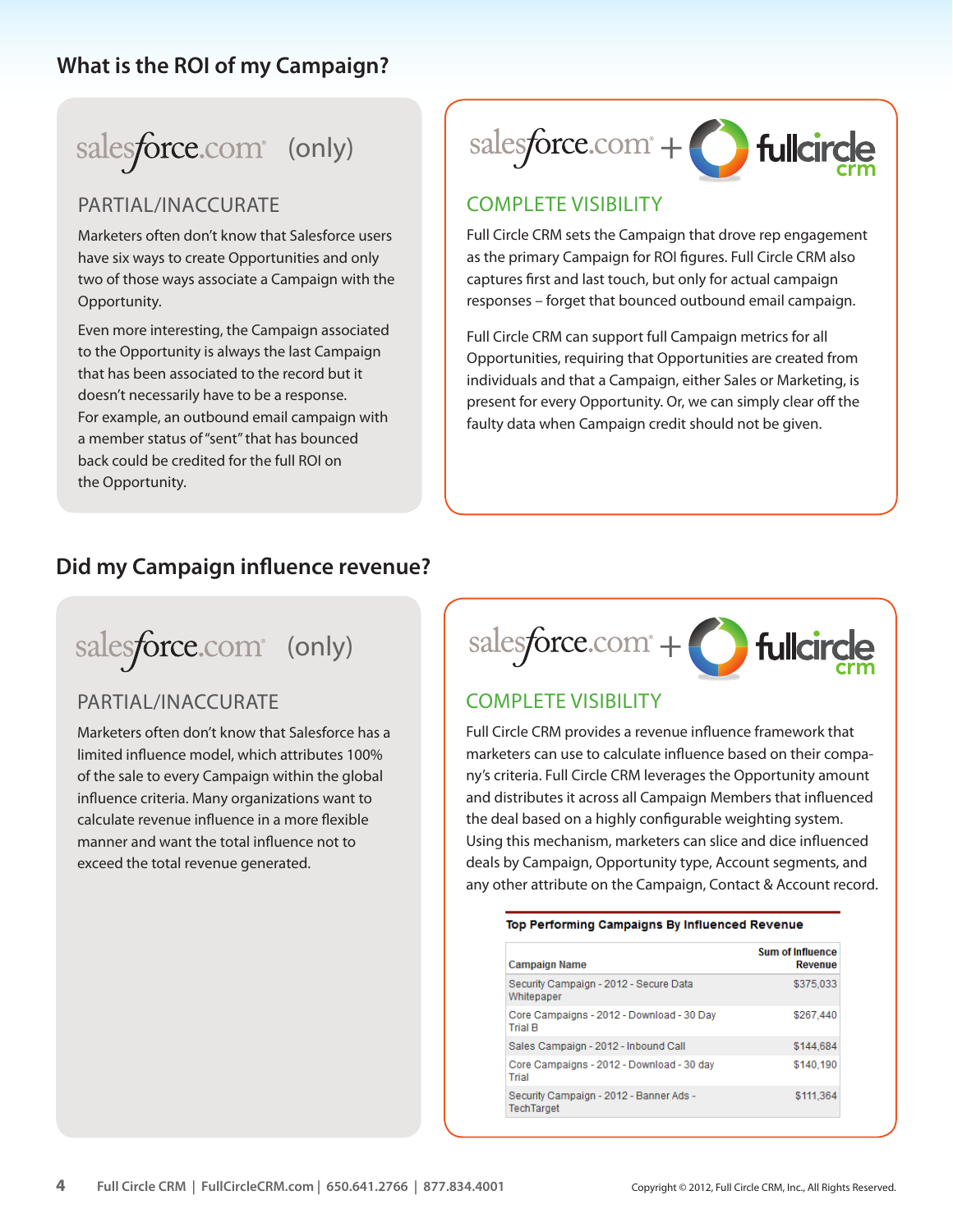## **Did anyone respond to my Campaign more than once?**

# salesforce.com<sup>®</sup> (only)

#### PARTIAL/INACCURATE

Salesforce doesn't support more than one Campaign membership per person. If someone fills out a "contact us" form in January of 2010 and then fills out another contact us form in December of 2011, that second response will be lost.



#### COMPLETE VISIBILITY/EXTENSIBLE

Full Circle CRM allows marketers to establish rules for repeat responses and captures the additional response by creating a repeat Campaign. Marketers can see how many of their Campaigns are engaged by individuals more than once.

# Marketing Performance: What is the big picture?

### **What is my inquiry-to-close funnel?**

# salesforce.com<sup>®</sup> (only)

### PARTIAL/INACCURATE

Funnel stages like Marketing Qualified Lead (MQL) or Sales Accepted Lead (SAL) are typically captured on the related Lead and Contact records and get overwritten an individual moves through the lifecycle over time. Not only does overwriting information result in inaccurate data but also the inability to understand what specific Campaign prompted the Lead or Contact to move through the funnel stages at what time.



#### COMPLETE VISIBILITY

Marketers can use the Full Circle CRM Response Intelligence UI to view funnel stage conversion rates or they can generate custom funnels using standard Salesforce reports. Easily slice and dice funnels by customer segments, Campaign, timeframe and more.



#### **Stage Conversion Rates**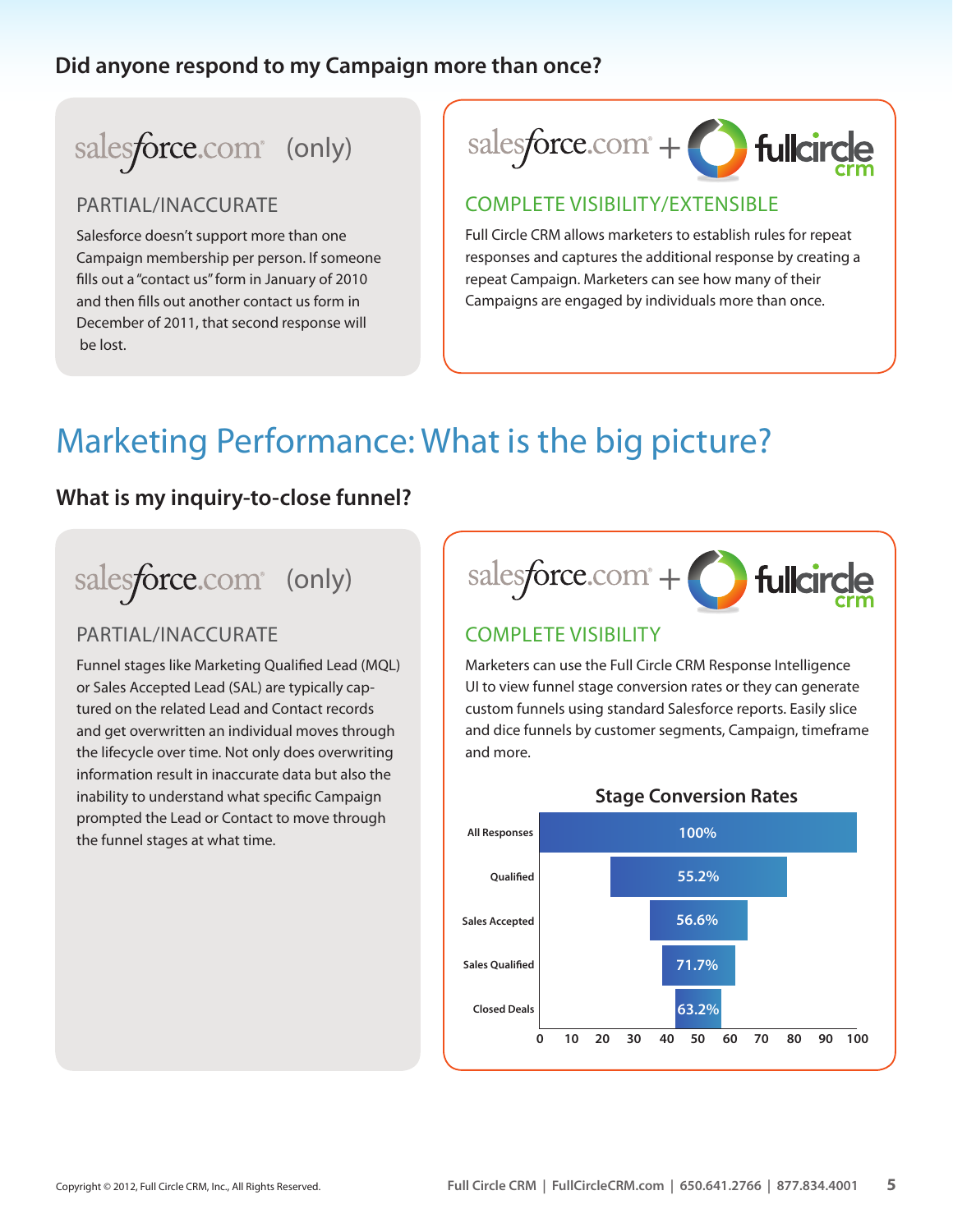### **What is the velocity of my funnel?**

# salesforce.com<sup>®</sup> (only)

### PARTIAL/INACCURATE

Velocity metrics show how long it takes responses to progress from one stage in the funnel to the next. Because Salesforce overwrites the funnel stage information on the related Lead or Contact velocity reporting is inaccurate and limited to segmentation by the data that is currently on the Lead or Contact.



### COMPLETE VISIBILITY

Since progression in each stage of the funnel is date stamped and synchronized to each individual response marketers will find it easy to slice and dice velocity metrics in many different ways such as by Campaign, job function, industry, target accounts, etc.

#### **Funnel Velocity**

| Avg # Days From MQR to SAR:        | 20 |
|------------------------------------|----|
| Avg # Davs From SAR to SQR:        | 10 |
| Avg # Days From SQR to Closed Won: |    |

# Operations: How well are we adhering to our process?

**How many responses did Sales engage with over time?**

salesforce.com<sup>®</sup> (only)

### NOT POSSIBLE

Salesforce users know what Leads & Contacts a rep owns today—but not how many each rep engages with over time.

The image below shows Leads in the system by owner. This data reflects the Leads they own today, but not how many they have processed in the past that have been re-assigned .

Additionally, marketers are limited to looking at the Lead database and lose all visibility in to how many responses from the Contact database also require follow-up.

| <b>Lead Owner</b>     | <b>Record Count</b> |
|-----------------------|---------------------|
| <b>Jack PassiveSD</b> | 17                  |
| Ronald ActiveAR       |                     |
| Sally Sales Person    | 37                  |
| <b>Total</b>          | 55                  |



# COMPLETE VISIBILITY

With Full Circle CRM marketers can see how many responses were sent to Sales and the outcome of each response. In addition, management can see response aging to determine whether Sales reps are meeting their Service Level Agreement (SLA).

The image below shows actionable Leads and Contacts that were assigned to reps for follow-up, regardless of the current Owner:

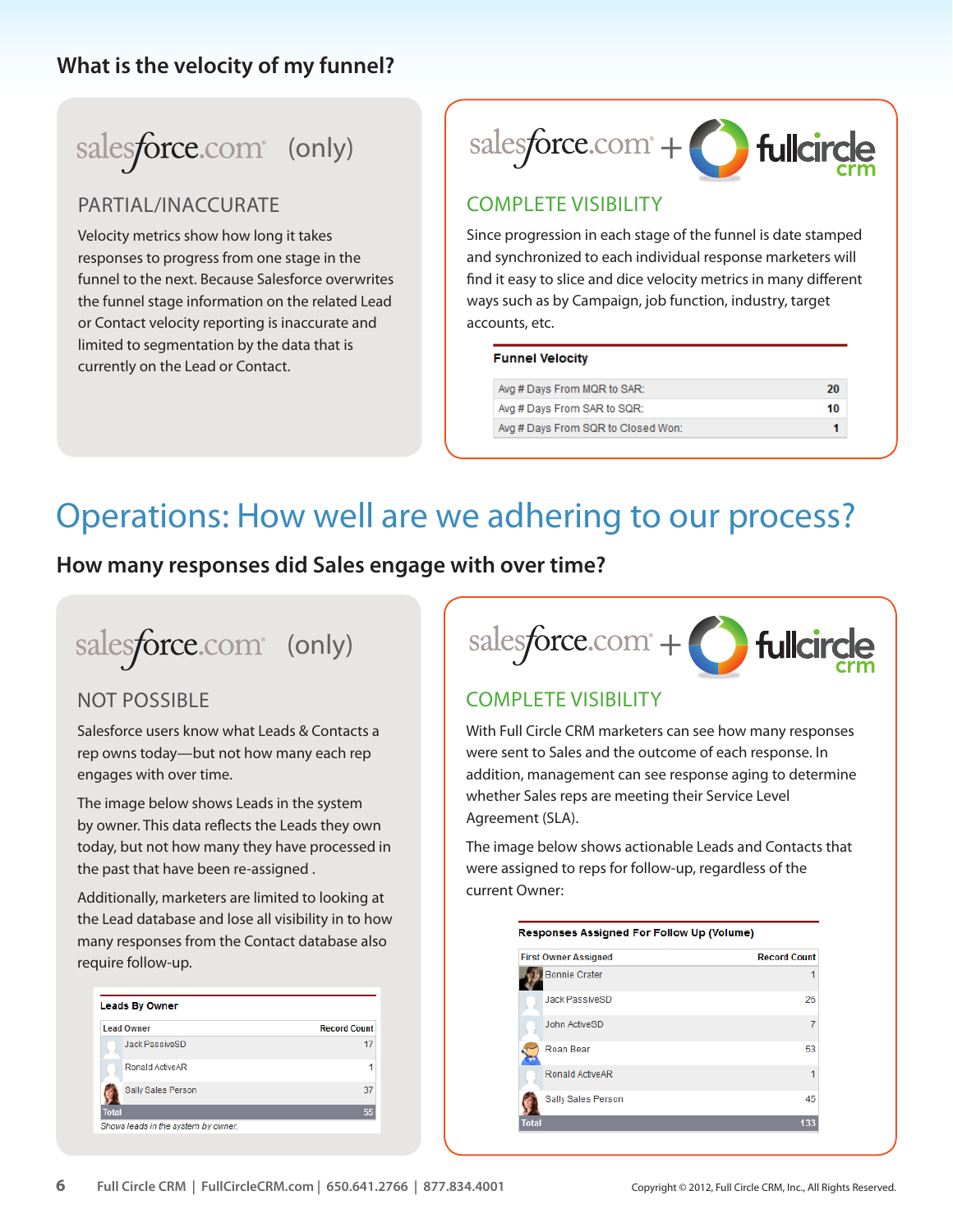### **Why were responses disqualified?**

# salesforce.com<sup>®</sup> (only)

### PARTIAL/LIMITED

Today Salesforce gives marketers visibility in to the current Lead status and the related disqualified reason but that data will be lost when the Lead is re-opened. Because the disqualified reason is a static field on the Lead record it is impossible for marketers to understand what specific Campaign response has been disqualified. Additionally, marketers lose this data all together on the Contact since it doesn't have a status to capture engagement.



### COMPLETE VISIBILITY

Using a disqualified reason on Leads and Contacts, Full Circle CRM captures that data on the Campaign Member so marketers can identify why a specific Campaign response was disqualified. This functionality supports a feedback loop between Sales and Marketing that can allow the refinement of qualification criteria and scoring over time.

Disqualified Reason: Bad Contact Information (3 records)

**Disqualified Reason: Student (2 records)** 

Disqualified Reason: Not Our Demographic (4 records)

**Disqualified Reason: Competitor (2 records)** 

Disqualified Reason: No Immediate Need (3 records)

Disqualified Reason: No Budget (5 records)

**Grand Totals (19 records)** 

# **Is Sales meeting their Service Level Agreement (SLA)?**

salesforce.com<sup>®</sup> (only)

#### PARTIAL/LIMITED

With Salesforce marketers can get a partial view of Leads currently owned by Sales by adding customization to track status age. This visibility doesn't relate to the follow-up on a specific campaign response as Leads can engage with different campaigns over time.

Sales SLA attainment on Contacts with responses is not visible at all.

In organizations that pass Opportunities, management cannot see Opportunity stage progression without further customization.

salesforce.com<sup>\*</sup>+

#### COMPLETE VISIBILITY

Because Full Circle CRM tracks not only status age but also Funnel Stage, marketers can report on SLAs even if they differ for each stage of the funnel. You can report on SLA attainment across Leads & Contacts as well as Opportunity stages that relate to funnel stages.

| Lead/Contact Owner    | <b>Record Count</b> |
|-----------------------|---------------------|
| Roan Bear             | 17                  |
| Sally Sales Person    | 13                  |
| <b>Jack PassiveSD</b> |                     |
| <b>Bonnie Crater</b>  | ٩                   |